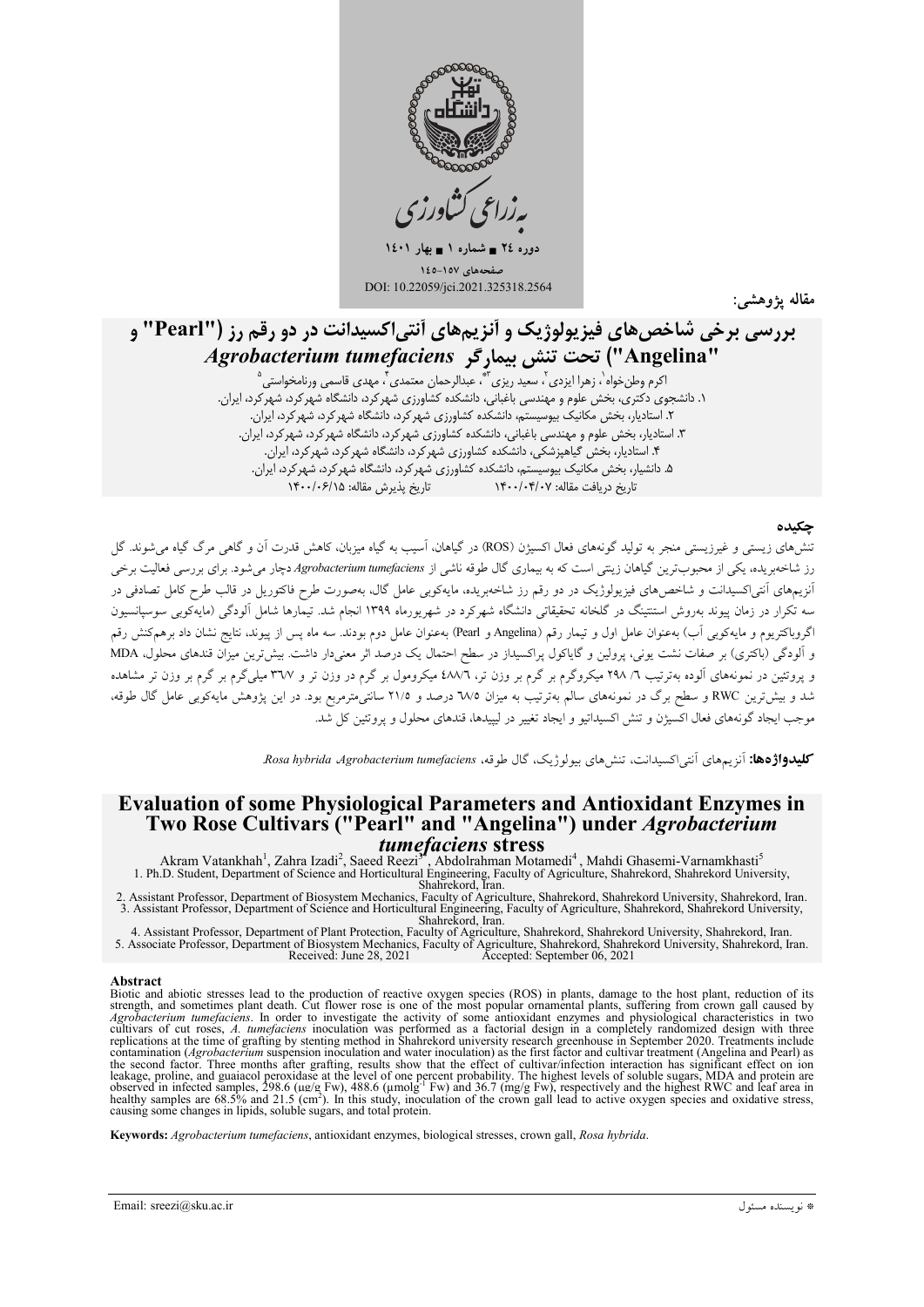١. مقدمه

گال طوقه یکی از بیماریهای مهم اقتصادی رز در گلخانهها بهشمار می آید. این بیماری گیاهی در سراسر جهان بهویژه در نواحی معتدل گسترش دارد و از مهمترین علایم این بیماری ايجاد گال روى ساقه يا ريشه است (Atson, 2019). زيان اقتصادی این بیماری اصولاً در گلخانههای رز بیش تر است که باعث غیرقابل فروششدن گلهای گیاهان آلوده میشود Agrobacterium (Chandrasekaran et al., 2019). باكترى tumefaciens موجب القاى تومور از طريق انتقال DNA (T-DNA) به سلول گیاهی میشود. حرکت سیستمیک اگروباکتریوم، اولین بار در گیاهان علفی گزارش شد. در گیاهان رز، انتقال A. tumefaciens از گالهای طوقه و ریشه تنها منبع ايجاد گالهاى ثانويه نيست، بلكه اين باكترى می تواند بهصورت آلودگیهای پنهان داخل گیاه وجود داشته باشد و گالهای ساقه در شرایط محیطی مناسب ایجاد شوند .(Atson, 2019; Cubero et al., 2006)

گال طوقه ناشی از *A. tumefaciens، یکی* از چالشبرانگیزترین بیماریها برای کنترل است که بیش از نود و سه خانواده گیاهی را تحت تأثیر قرار می دهد. گل رز .Rosa hybrida L یکی از محبوبترین گلهای زینتی جهان است که متأثر از این بیماری است. بهطورکلی، گلهای آلوده به گال طوقه دارای رشد آهسته، توقف رشد، کلروز برگ و کاهش عملکرد هستند و بسته به سن و نوع رز تا ٦٠ درصد كاهش عملكرد مشاهده شده است. تولید رز شاخهبریده مهمترین جنبه کشت صنعتی رز در .(Agrios, 2005; Azadi et al., 2013).

تنشهای زیستی و غیرزیستی منجر به تولید گونههای Danon et al., ) در گیاهان میشوند Danon et al., ) 2005). گونههاي فعال اكسيژن، محصولات جانبي متابولیسمهای طبیعی هستند و توسط اکسیدازهای متصل به غشا، پروکسیزومها، کلروپلاست و میتوکندری ایجاد

میشوند. آنزیمهای آنتی|کسیدانت در سمزدایی رادیکالهای آزاد که موجب آسیب غشا میشوند، نقش دارند (Chhabra *et al.*, 2020). گیاهان مکانیسمهای دفاعی پیچیدهای را برای جلوگیری از تهاجم بیمارگرها مانند تولید گونههای فعال اکسیژن (ROS)، چوبی شدن و تقویت دیواره سلولی از طریق اتصال عرضی پروتئینهای دیواره سلولی و رسوبگذاری پلیساکارید کالوز ایجاد نمودهاند. ROS بهعنوان عوامل اكسيدكننده قوى، موجب آسیب اکسیداتیو در سطح مولکولی و سلولی و پراکسیداسیون چربی همراه با تخریب غشا، غیرفعال شدن بروتئين يا جهش DNA در گياهان مي شود ( ,Pang et al 2021). در يژوهشي (Chen et al., 2012)، مايهكوبي عامل شانكر باكتريايي (Xanthomonas citri subsp citri (Xcc بر کالاموندین و کامکوات نشان داد که ارقام مقاوم در برابر شانکر فعالیت آنزیمی آنتیاکسیدانی کمتری نشان دادند و  $\rm H_2O_2$  کم تری جمع کردند. نتایج یک پژوهش نشان داد که مایهکویی عامل بیماری لکه سیاه در Rosa centifolia موجب افزايش فعاليت برخي آنزيمهاي آنتی|کسیدانت شده است (Khatun et al., 2009). در يژوهش .Khizar et al (2021)، اثر مايهكوبي Aspergillus CIM-573 در دو رقم پنبه NIA-Sadori) و CIM-573 بررسی شد، نتایج نشان داد که میزان قند، پروتئین و پرولین در رقم NIA-Sadori بیشتر بود و میزان نشت الكتروليت در رقم CIM-573 به ميزان قابل توجهي بيش تر بود. در پژوهش دیگری نیز اثر مایهکوبی Verticillium dahliae بر بادمجان (Solanum melongena L.) موجب کاهش قابل توجه گیاه رشد گیاه و افزایش آنزیمهای آنتی اکسیدانت مانند سوپراکسید دیسموتاز و پراکسیداز شده است (Pang et al., 2021).

هدف از پژوهش حاضر، مايهكوبى Agrobacterium tumefaciens در ناحیه پیوند دو رقم رز شاخهبریده در روش

بەزراعى كشاورزى دوره ٢٤ = شماره ١ = بهار ١٤٠١  $157$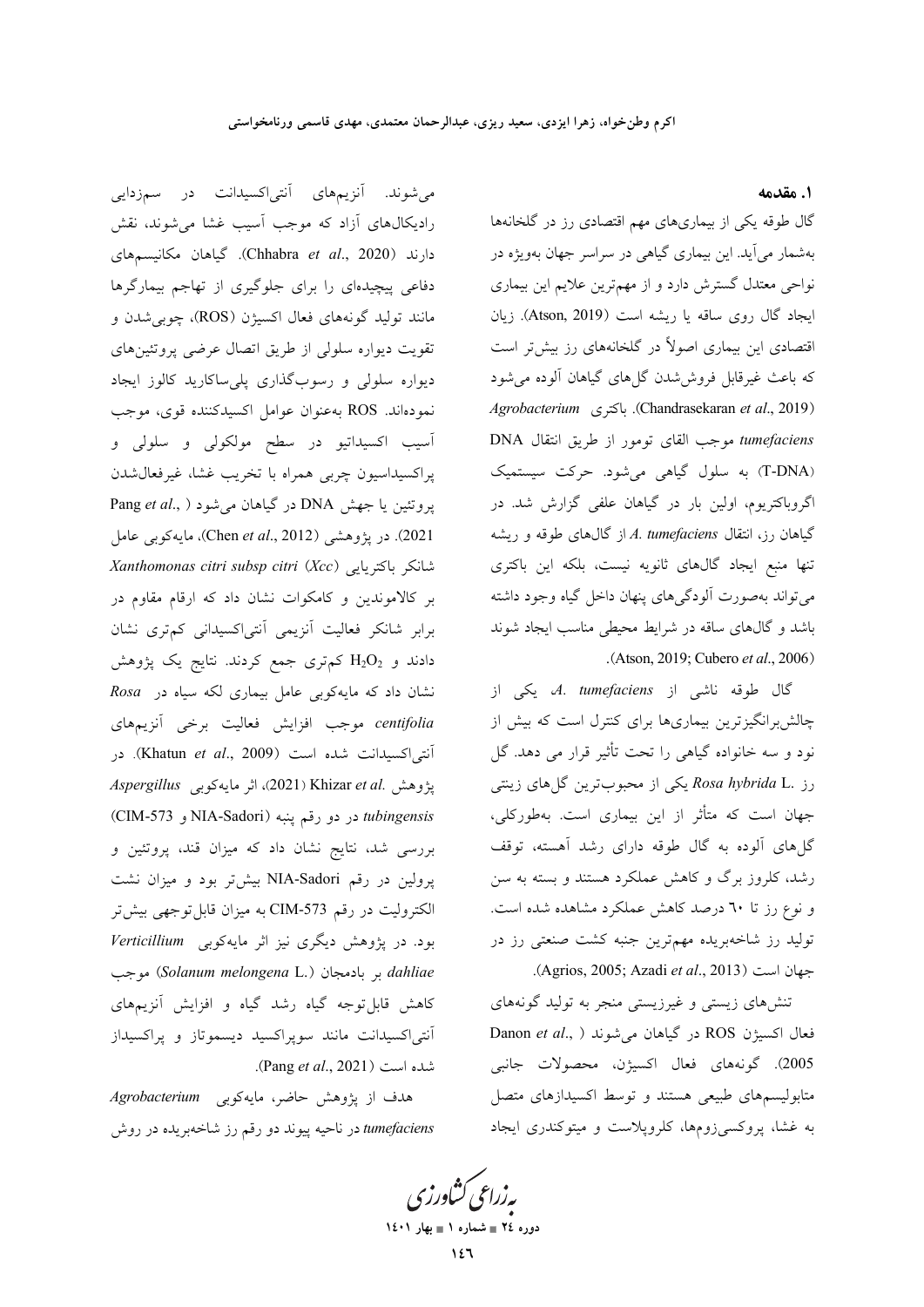استنتینگ و بررسی تأثیر باکتری بر رشد رزها و شاخصهای فیزیولوژیک و برخی آنزیمهای آنتی|کسیدانت بود.

# ۲. مواد و روش ها

# ۲. ۱. کشت باکتری و آزمونهای پاتوژنسیته و تهیه سوسيانسيون باكترى

رزهای دارای گال از نواحی مختلف جمعآوری شدند. گالهای جوان، ریز، سفید و نرم از گیاهان مبتلا جدا و پس از ضدعفونی در هاونهای سترون همراه آب مقطر سترون کاملاً له شد و بهمدت یک شب در دمای ۲۸ درجه سانتیگراد در انکوباتور قرار داده شد. بهوسیله یک لوپ استریل چند قطره از عصاره حاصله روی محیط كشت NAا (Nutrient Agar) كشت داده شد و پليتها در دمای ۲۷ درجه سانتیگراد بهمدت ٤٨ ساعت تا ظهور پرگنههای باکتریایی در انکوباتور قرار داده شد. پس از رشد باکتریها، برای خالص سازی، تک کلونیهای شبیه به Agrobacterium (پرگنههای برجسته، مدور، براق) از روی محیط NA انتخاب و هر پرگنه بهصورت جداگانه روی محیط کشتNA کشت شد. از تککلونیهای رشد کرده سوسپانسیون باکتری تهیه شد و در دمای چهار درجه سانتی گراد نگهداری شد. آزمون بیماریزایی روی دیسکهای هویج و گیاهان گوجهفرنگی انجام شد .(Chandrasekaran et al., 2019)

#### ۲. ۲. استنتینگ و مایه کوبی باکتری

یژوهش حاضر در گلخانه تحقیقاتی دانشگاه شهرکرد در شهریورماه ۱۳۹۹ صورت گرفت. گلخانه مجهز به سیستم مهپاش و فن و ید برای تنظیم دما و رطوبت بود. میانگین دما و رطوبت نسبی در طول انجام این آزمایش بهترتیب در دمای ٤±٢٦ درجه سانتیگراد و رطوبت ٥±٧٠ درصد حفظ شد. در این آزمایش از رقم "Natal Briar" به عنوان

پایه و برای پیوندک از دو رقم رز تجاریRosa hybrida "Pearl" و "Angelina" استفاده شد. برای پیوندک از شاخههای گلدار رز که گل آن کامل شده بود و دارای یک جوانه غیرفعال و یک برگ پنج برگچهای بود، استفاده شد. پایه از شاخههای نیمهچوبی و بالغ دارای دو گره و یک برگ انتخاب شد. پیوندکها با استفاده از روش نيمانيم با زاويه ٤٥ درجه پيوند زده شدند. سوسيانسيون باکتری تهیهشده در مرحله قبل، به محل پیوند تزریق شد. ته قلمه-پیوندیها با هورمون پودری اکسین (IBA) سهدهم درصد أغشته شده و درون بستر جيفي يلت (٦٠ درصد کوکوپیت+ ٤٠ درصد پرلايت) کشت شدند. در نهایت سینیها در اتاقک کشت با رطوبت بالا و تحت نور لامپهاي LED قرار گرفتند.

برای اندازهگیری محتوای نسبی آب برگ (RWC)، پنج عدد دیسک برگ تهیه و توزین شد (FW). سپس درون فالکونهای حاوی آب مقطر بهمدت شش ساعت در تاریکی قرار گرفت (حالت تورژسانس)، سپس وزن نمونهها در حالت تورژسانس بهدست آمد (TW). در نهايت وزن خشک نمونهها محاسبه شد (DW) و RWC با استفاده از رابطه (۱) محاسبه شد (Bastam et al., 2012).  $RWC=[(FW - DW) / (TW - DW)] \times 100$  (۱ رابطه ۱

بهمنظور اندازهگیری میزان نشت الکترولیت (Electrolyte Leakage) دیسکهای برگی تهیه و درون فالکونهای حاوی آب مقطر بهمدت ۲٤ ساعت روی شيكر (مدل:FR602 ، ساخت ايران) قرار گرفتند و هدايت الکتریکی محلول (EC1) اندازهگیری شد، پس از اتوکلاو (مدل 121A، ساخت ایران) بهمدت ۲۰ دقیقه (دمای ۱۲۰ درجه سلسیوس)، دوباره هدایت الکتریکی محلول (EC2) اندازهگیری شد. میزان نشت الکترولیت از غشاها براساس رابطه (٢) محاسبه شد (Bastam et al., 2012). EC1/EC2) × 100) = نشت يوني غشا رابطه ۲)

بەزراعى ڭشاورز دوره ٢٤ = شماره ١ = بهار ١٤٠١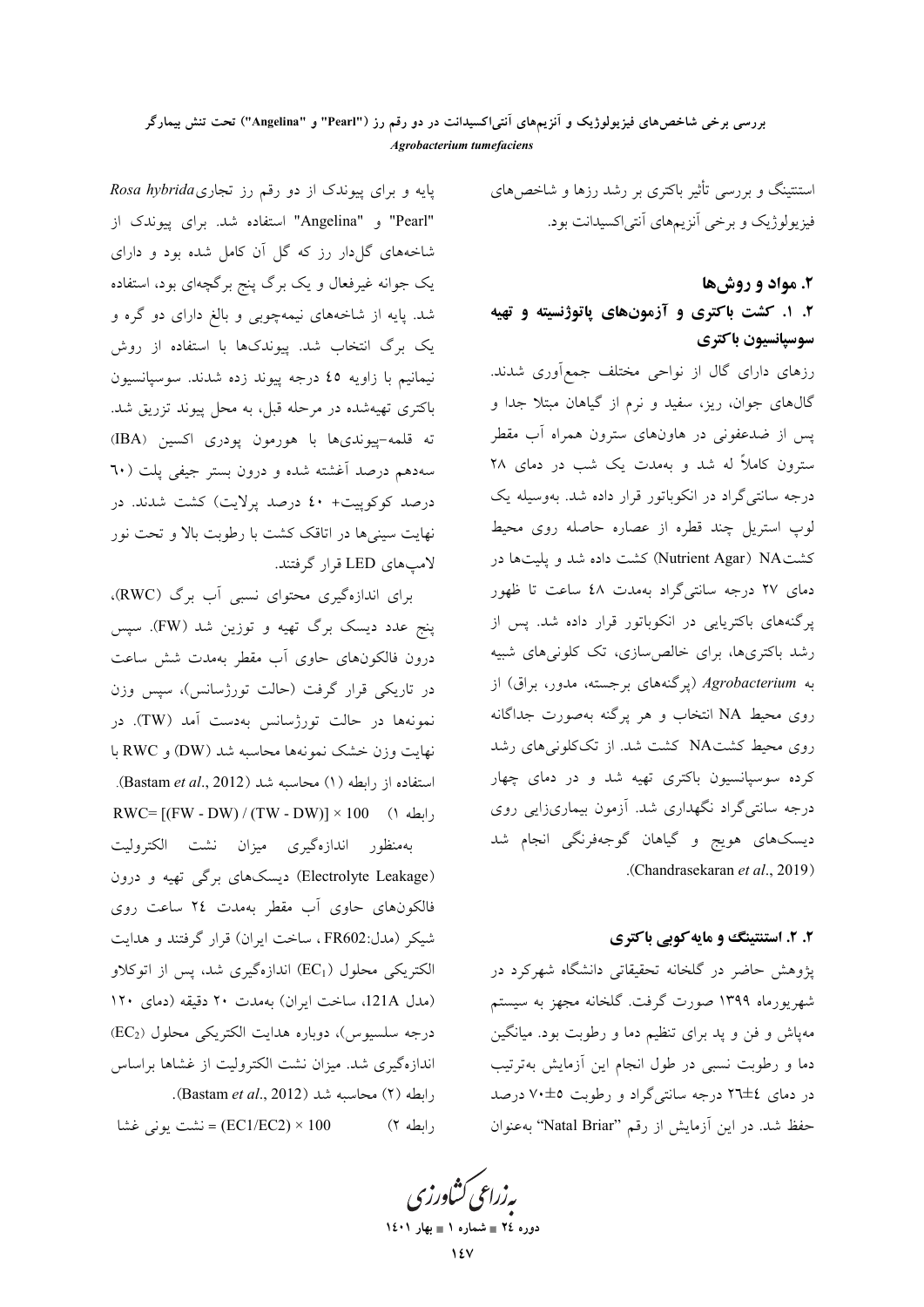سطح برگ: با استفاده از نرمافزار Digimizer (نسخه v5.4.6) سطح برگ اندازهگیری شد.

برای اندازهگیری پرولین یکدهم گرم از هر برگ با پنج میلهاییتر اتانول ۹۵ درصد در هاون چینی ساییده شد و ميزان يرولين بهروش (Bates et al., 1973) اندازهگيري شد. جذب نوری محلول در طول موج ٥١٥ نانومتر قرائت شد. منحنی استاندارد غلظتهای صفر، ٤، ٨ ١٢، ١٦ و ۲۰ میلی گرم در لیتر پرولین تهیه شد. معادله خط منحنی استاندارد 70\$10/06.70\*/17x−۰/ و 49/^+R2=.

برای اندازهگیری قندهای محلول، از یک دهم میلی لیتر از عصاره الکلی تهیهشده استفاده شد و میزان قندهای محلول بهروش (Irigoyen et al., 1992) اندازهگیری شد و جذب نوری محلول در طول موج ٦٢٥ نانومتر قرائت شد. استانداردها از گلوکز خالص در غلظتهای صفر، ۲۰، ٤٠، ۲۰، ۸۰، ۱۰۰ و ۱۲۰ میلیگرم در لیتر تهیه شد و معادله خط منحنی استاندارد y =۳۸۹/۳۳x-۱۱/٦۹۲ و ...<br> $R^2 = \cdot 96$  مەدست آمد

بهمنظور اندازهگیری میزان پراکسیداسیون لیپیدها، نیم گرم از نمونه برگ تازه با پنج میلیلیتر بافر پتاسیمفسفات **۰**۰ میل<sub>ی</sub>مولار (pH=۷) در هاون چینی ساییده شد. به یک میلی لیتر از محلول صافشده یک میلی لیتر محلول نیم درصد تیوباربیتوریک اسید که حاوی تریکلرواستیکاسید است، اضافه شد. محلول در حمام آب داغ با دمای ۹۵ درجه بهمدت ۳۰ دقیقه حرارت داده شد. سپس ظرف محتوای محلول به سرعت درون حمام یخ قرار داده شد تا واکنش متوقف شد. میزان جذب بهوسیله دستگاه اسيكتروفتومتر (مدل +PG instruments T80ب ساخت انگلستان) در دو طول موج ۵۳۲ و ۲۰۰ نانومتر اندازهگیری شد. برای محاسبه غلظت مالوندیآلدهید از ضريب خاموشي (1°100mM<sup>-1</sup>cm) و از رابطه (۳) استفاده شد (Heath & Packer, 1969).

رابطه ٣)

MDA ( $\mu$ molg<sup>-1</sup> Fw) =  $(A532-A600/155)\times1000$ 

برای اندازهگیری پروتئین کل از ۵۰ میکرولیتر از عصاره تهیهشده در بافر فسفاتپتاسیم (عصاره تهیهشده برای MDA) استفاده شد. سنجش پروتئین کل محلول بهروش Bradford (1976) انجام شد. منحنی استاندارد با مقادیر صفر، ۵، ۱۰، ۲۰، ۳۰، ۵۰، ۵۰، ۲۰، ۷۰ میکرولیتر از محلول پروتئین استاندارد (پنج میلیگرم آلبومین سرم گاوی در پنج میلی[یتر بافر استخراج پروتئین حل شده و در دمای ۲۰– درجه سانتیگراد نگهداری میشود) رسم شد. با رسم منحنی رگرسیون و بهدست آوردن معادله خط  $R^2 = \sqrt{(1 - x^2 + 1)^2 + 1^2}$ و  $Y = \sqrt{(1 - x^2 + 1)^2}$  و نسبتدادن جذب تیمارها با منحنی استاندارد، میزان غلظت پروتئین در نمونهها بهدست آمد.

### سنجش ميزان فعاليت آنزيم كاتالاز

استخراج آنزیم کاتالاز از بافت گیاهی بهروش Abei (1984) انجام شد. ابتدا به یک و ۹۵ میلی(یتر بافر فسفات یک دهم مولار (pH=V)، ۱۰۰ میکرولیتر آباکسیژنه ۲٦٤ میلی مولار افزوده شد. پس از افزودن ۵۰ میکرولیتر عصاره گیاهی جذب مخلوط بهدست آمده بهمدت ۱۰۰ ثانیه (با فواصل پنج ثانیه) در طول موج ۲٤۰ نانومتر با استفاده از دستگاه اسپکتروفتومتر (مدل +PG instruments T80. ساخت انگلستان) قرائت شد. سیس فعالیت آنزیم کاتالاز بر اساس رابطه (٤) محاسبه شد (Narwal et al., 2009). CAT (mmol<sub>H2O2</sub> minute<sup>-1</sup> mg<sup>-1</sup><sub>protein</sub>) =  $(2)$  الطه  $($  $(\Delta A_{240}/\Delta t)$  V<sub>mix</sub> / EdPV<sub>extr</sub>

 $-V_{\text{mix}}$  ميزان جذب،  $\Delta t$ = زمان واكنش (دقيقه)،  $V_{\text{mix}} = 2A$ نهایی واکنش (لیتر)، E= ضریب خاموشی آب اکسیژنه در نانومتر که برابر است با  $\text{t} \cdot \text{m} \text{M}^{-1}$ ؛)، d یهنای  $\cdot$ (mg mL $^{-1}$ ) كوت (سانتي متر)، P= غلظت يروتئين در نمونه ( =V<sub>extr</sub> حجم نمونه بهکاررفته در آزمایش (میل<sub>می</sub>لیتر).

بەزراعى كشاورزى دوره ٢٤ = شماره ١ = بهار ١٤٠١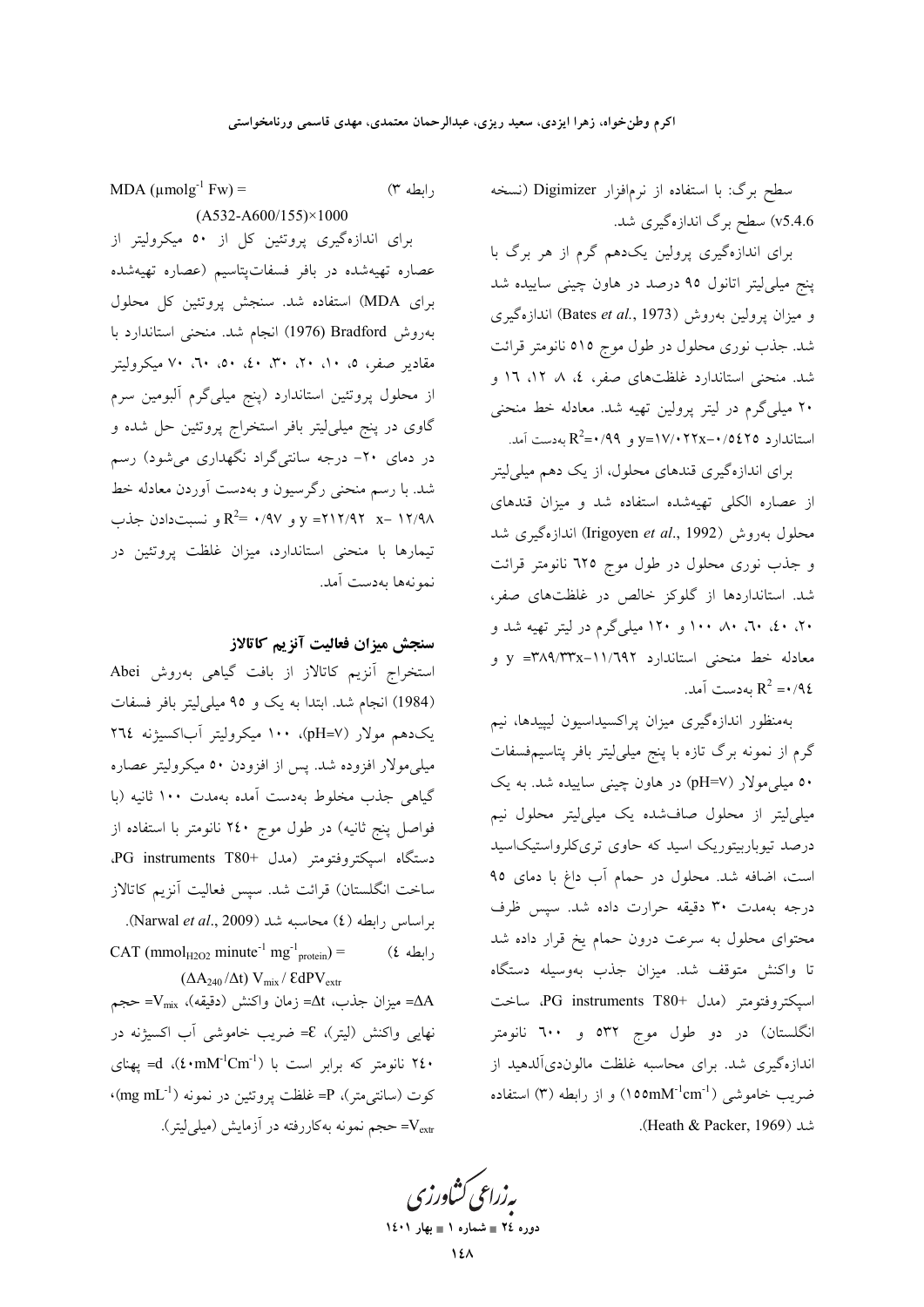آنزیم گایاکول پراکسیداز (GPX)

استخراج آنزیم گایاکول پراکسیداز از بافت گیاهی بهروش Mac-Adam et al. (1992) انجام شد. ابتدا به یک و ٣٥ ميلي ليتر بافر فسفات يكدهم مولار (pH=٦)، ١٠٠ میکرولیتر گایاکول ٤٥ میلیمولار افزوده شد. در ادامه ٥٠٠ میکرولیتر آباکسیژنه ٤٤ میلیمولار اضافه شد و پس از افزودن ٥٠ ميكروليتر عصاره گياهي، جذب محلول بلافاصله در دمای ۲۵ درجه سانتیگراد و بهمدت ۳۰۰ ثانیه (با فواصل ۱۰ ثانیه) در طول موج ٤٧٠ نانومتر با استفاده از دستگاه اسبكتروفتومتر (مدل +TG instruments T80 ساخت انگلستان) قرائت شد. سپس فعالیت آنزیم گایاکول پراکسیداز بر اساس رابطه (٥) محاسبه شد (Narwal et al., 2009). GPX (mmol tetraguaiacol minute<sup>-1</sup> mg<sup>-1</sup><sub>protein</sub>) = ( $\circ$   $\downarrow$ 

 $(\Delta A_{470}/\Delta t)$  V<sub>mix</sub> / EdPV<sub>extr</sub>

 $-V_{\text{mix}}$  ميزان جذب، dt $\Delta t$  زمان واكنش (دقيقه)،  $-V_{\text{mix}}$  حجم نهايي واكنش(ليتر)، ٤= ضريب خاموشي اكسيدشدن گاياكول =d (٢٦/٦ mM<sup>-1</sup>Cm<sup>-1</sup>) بانومتر که برابر است با پهنای کوت (سانتی•تر)، P= غلظت پروتئین در نمونه ( mg حجم نمونه بهکاررفته در آزمایش (میلی/لیتر). $\rm V_{\rm extr}$  (m $\rm L^{-1}$ این آزمایش بهصورت فاکتوریل در قالب طرح کاملاً تصادفی با سه تکرار انجام شد و تجزیه و تحلیل دادههای بهدست آمده با نرمافزار آماری SAS (نسخه ۹/۲) و مقایسه

میانگینهای اثرات متقابل با نرمافزار آماری MSTATC (نسخه ۱/۱) آزمون LSD در سطح پنج درصد انجام گر فت.

# 3. نتايج و بحث

براساس نتایج تجزیه واریانس (جدولهای ۱ و ۲)، نوع رقم بر صفات محتوای نسبی آب برگ و سطح برگ در سطح احتمال پنج درصد اثر معنیدار و بر صفات نشت یونی، فعالیت آنزیم گایاکول پراکسیداز و کاتالاز در سطح احتمال یک درصد اثر معنی دار داشته است.

درحالی که تیمار مایهکوبی باکتری بر صفات محتوای نسبی آب برگ، نشت یونی، سطح برگ، قندهای محلول، میزان MDA، پروتئین و گایاکول پراکسیداز در سطح احتمال یک درصد معنیدار شد. برهمکنش رقم و آلودگی (باکتری) بر صفات نشت یونی، پرولین و گایاکول پراکسیداز در سطح احتمال یک درصد اثر معنی دار داشت (جدولهای ۱ و۲).

نتايج مقايسه ميانگين اثرات تكي تيمارها (جدول ٣) نشان داد که در تیمار نوع رقم، بیشترین میزان محتوای نسبی آب برگ (RWC) در رقم Pearl با میانگین (٦٧/٨٤) مشاهده شد. همچنین در تیمار مایهکوبی باکتری بیشترین میزان محتوای نسبی آب برگ در نمونههای سالم (٦٨/٥٠) مشاهده شد.

جدول ۱. نتایج تجزیه واریانس اثر تیمارهای رقم (اَنجلینا و پیرل) و اَلودگی (مایهکوبی باکتری و مایهکوبی آب) بر محتوای نسبی آب برگ، نشت یونی، سطح برگ، پرولین، میزان قندهای محلول و مالوندیآلدهید

| ميانگين مربعات                                                                           |                                                                                                                                                                                                                                                                                                   |                           |                                                                 |                                 |                                                        |       |               |
|------------------------------------------------------------------------------------------|---------------------------------------------------------------------------------------------------------------------------------------------------------------------------------------------------------------------------------------------------------------------------------------------------|---------------------------|-----------------------------------------------------------------|---------------------------------|--------------------------------------------------------|-------|---------------|
| مالو ن دي الدهيد                                                                         | قندهای محلول                                                                                                                                                                                                                                                                                      | پرولين                    | سطح برگ                                                         | نشت يونى                        | محتواي نسبي أب برگ (RWC)                               | آزادى | منابع تغييرات |
| $\S$ $\frac{1}{2}$ $\frac{1}{2}$ $\frac{1}{2}$ $\frac{1}{2}$ $\frac{1}{2}$ $\frac{1}{2}$ | $\sqrt{\lambda}/\cdot \ln s$                                                                                                                                                                                                                                                                      | $11/779$ ns               | 177/T <sup>4</sup>                                              | $EV1/TV^{\# \#}$                | $T17/01^*$                                             |       | رقم           |
| $171AY·1$ <sup>**</sup>                                                                  | Y1.0Y/T                                                                                                                                                                                                                                                                                           | $19/71$ \ns               | $\uparrow \wedge \uparrow / \cdot \uparrow \cdot$ <sup>**</sup> | $719/71$ **                     | $\mathsf{r} \mathsf{q} \wedge \mathsf{v} \mathsf{v}^*$ |       | آلودگی        |
| 12190/71ns                                                                               | $\Upsilon$ \ $\Upsilon$ \ $\Upsilon$ \ $\Upsilon$ \ $\iota$ \ $\iota$ \ $\iota$ \ $\iota$ \ $\iota$ \ $\iota$ \ $\iota$ \ $\iota$ \ $\iota$ \ $\iota$ \ $\iota$ \ $\iota$ \ $\iota$ \ $\iota$ \ $\iota$ \ $\iota$ \ $\iota$ \ $\iota$ \ $\iota$ \ $\iota$ \ $\iota$ \ $\iota$ \ $\iota$ \ $\iota$ | $9Y/V \cdot V^{\ast\ast}$ | $Y \cdot \pi$ 19 $ns$                                           | $\cdot$ ۳۱/۷٦ $^{**}$           | $02/\mu\text{V}$                                       |       | رقم× ألودگي   |
| 9. VY / 6                                                                                | $Y \cdot 17/3V$                                                                                                                                                                                                                                                                                   | V/YY                      | 19/9 <sub>1</sub>                                               | $Y \wedge / \wedge \cdot \cdot$ | 20/7                                                   | ٨     | خطا           |
| $Y_{2/00}$                                                                               | 1V/29                                                                                                                                                                                                                                                                                             | YY/T                      | 27/12                                                           | ۱۰/۲٦                           | $\cdot$ / $\vee$ ٦                                     |       | $CV\%$        |

n.s: غیر معنیدار، ٭ و ٭٭ بهترتیب معنیدار در سطح احتمال پنج و یک درصد.

پەزراعى ڭشاورز دوره ٢٤ = شماره ١ = بهار ١٤٠١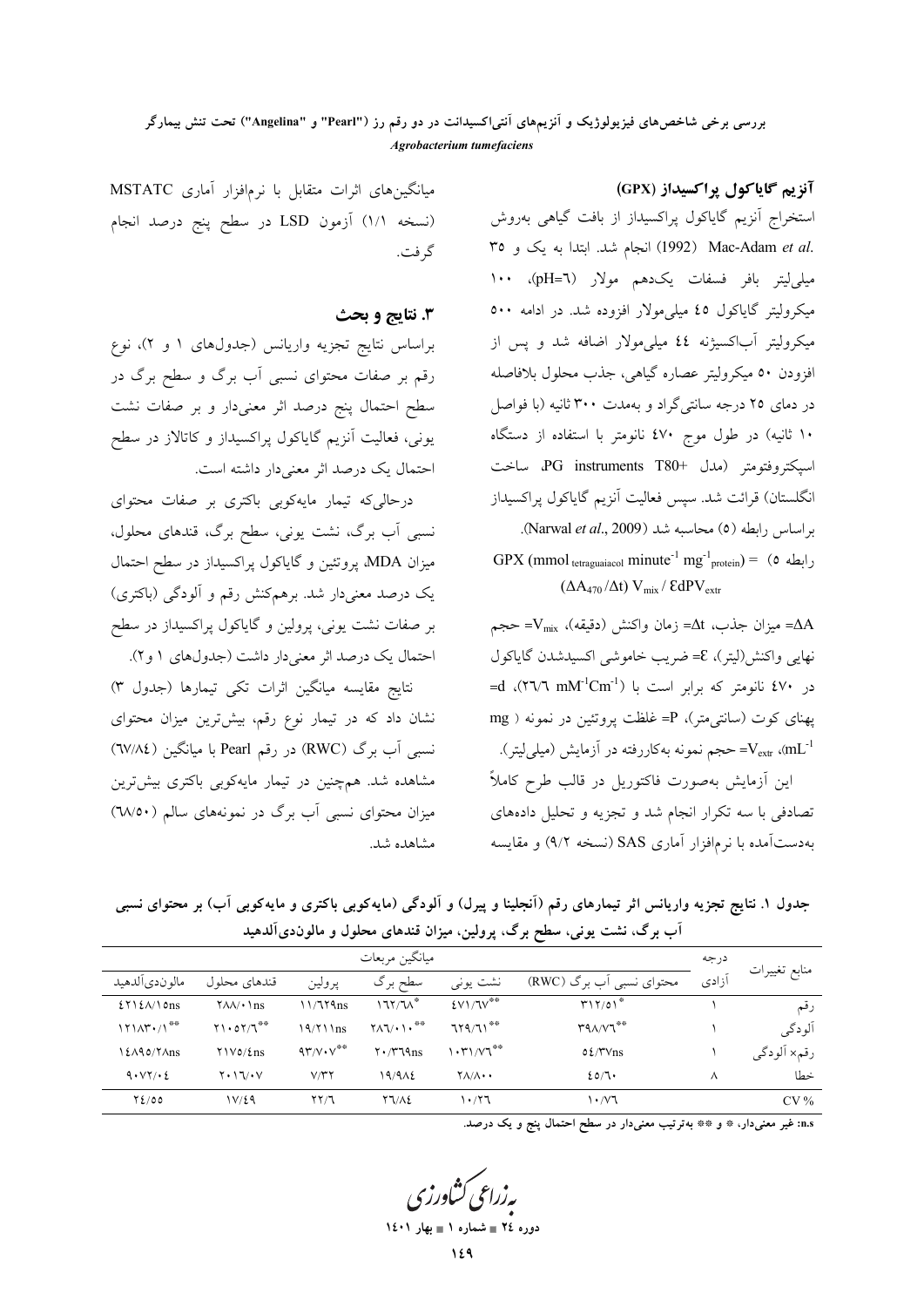|                                            | ميانگين مربعات                              | درجه                                       |       |               |  |
|--------------------------------------------|---------------------------------------------|--------------------------------------------|-------|---------------|--|
| كاتالاز                                    | گاياكول پراكسيداز                           | پروتئين                                    | آزادی | منابع تغييرات |  |
| $\cdot$ /11۳ $\Lambda$ ***                 | $\cdot/\cdot\cdot\cdot$ \ $\mathbf{q}^{**}$ | $\Lambda^{\nu}/\Lambda\mathrm{V}^{\nu}$ ns |       | رقم           |  |
| $\cdot/\cdot\cdot\cdot\mathsf{Y}$ ns       | $\cdot/\cdot\cdot\cdot0^{***}$              | $T19/91^{*0}$                              |       | آلودگی        |  |
| $\cdot/\cdot\cdot\cdot\setminus\Lambda$ ns | $\cdot/\cdot\cdot\cdot\vee^{\ast\ast}$      | $4V/4$ Y $v_{ns}$                          |       | رقم× اَلودگي  |  |
| $\cdot/\cdot\cdot\cdot$ 0                  | V/77                                        | $\mathsf{r}\circ\wedge\cdot$               | Λ     | خطا           |  |
| 19/97                                      | 12/07                                       | $1/\sqrt{4V}$                              |       | $CV\%$        |  |

جدول ۲. نتایج تجزیه واریانس اثر رقم و آلودگی بر پروتئین، گایاکول پراکسیداز و کاتالاز.

n.s: غیر معنیدار، \* و \*\* بهترتیب معنیدار در سطح احتمال پنج و یک درصد.

جدول ۳. اثرات رقم و آلودگی بر RWC، سطح برگ، قندهای محلول، MDA، پروتئین کل و کاتالاز.

| تىمار ھا |          | <b>RWC</b>                       | سطح برگ                                                                                  | قندهای محلول                                                                 | <b>MDA</b>                                                                                        | پروتئين کل                                                                        | كاتالاز                                                                           |
|----------|----------|----------------------------------|------------------------------------------------------------------------------------------|------------------------------------------------------------------------------|---------------------------------------------------------------------------------------------------|-----------------------------------------------------------------------------------|-----------------------------------------------------------------------------------|
|          |          | $(\%)$                           | (cm <sup>2</sup> )                                                                       | $(\mu g/gFw)$                                                                | $(\mu \text{molg}^{-1} \text{ Fw})$                                                               | (mg/g Fw)                                                                         | (mmol $H_2O_2$ minute <sup>-1</sup> mg <sup>-1</sup> protein)                     |
|          | Angelina | $oV/Trb \pm 1/19$                | $\mathsf{Y} \cdot \mathsf{M} \mathsf{Y} \mathsf{a} \pm \mathsf{Y} \mathsf{Y} \mathsf{A}$ | 771/77a±1/٤٥                                                                 | $\mathsf{r}\mathsf{r}\wedge\mathsf{r}\cdot\mathsf{a}\pm\mathsf{r}\wedge\mathsf{r}\circ\mathsf{r}$ | $Y\&\wedge V$ 9a $\pm$ $\cdot$ / $\vee$                                           | $\cdot$ /۲۰۹ $a \pm \cdot$ /۰۰۰ $\nabla$                                          |
| رقم      | Pearl    | $7V/\lambda \xi a \pm 1/77$      | $17/9Vb\pm(1)$                                                                           | $\Upsilon$ $\Delta$ $\Lambda$ $\Upsilon$ $\Delta$ $\pm$ $\Upsilon$ $\Lambda$ | $22V/Ya \pm 2VY$                                                                                  | $Y$ $\Lambda$ $\Lambda$ $\Lambda$ $\lambda$ $\pm$ $\cdot$ $/$ $\Lambda$ $\lambda$ | $\cdot$ / $\cdot$ \ 2b $\pm$ $\cdot$ / $\cdot$ $\cdot$ \ \ \                      |
|          | سالم     | $\sqrt{20 \cdot a \pm \cdot 77}$ | $\frac{1}{2}$                                                                            | $Y12/AYb\pm Y4Y$                                                             | $YAV/\rightarrow b \pm Y/\rightarrow o$                                                           | $Y \Upsilon / Y \vee b \pm \cdot / \Lambda$                                       | $\frac{11\sqrt{a} \pm \sqrt{a} \cdot \sqrt{a}}{a}$                                |
| باكترى   | آلو ده   | $07/9Vb \pm 1/10$                | $11/V$ $B_{\pm}/11$                                                                      | $Y9\Lambda/T \cdot a \pm 1/Y2$                                               | $\S$ $\Lambda\Lambda$ / $\Upsilon$ $\chi$ $\pm\Upsilon$ $\chi$ $\Upsilon$                         | $\Upsilon \Upsilon / V \cdot a \pm \cdot / \Upsilon$                              | $\cdot/\cdot$ $\cdot$ $\lambda$ $\pm$ $\cdot$ / $\cdot$ $\cdot$ $\cdot$ $\lambda$ |
|          |          |                                  |                                                                                          |                                                                              |                                                                                                   |                                                                                   |                                                                                   |

در هر ستون، میانگینهای مربوط به هر عامل دارای حرف مشترک در آزمون LSD در سطح پنج درصد اختلاف معنیدار ندارند.

RWC همبستگی منفی در سطح احتمال یک درصد با پروتئين (٦٧/٠-=r) و گاياكول پراكسيداز (٢٩/٠-=r) نشان داد. نشت یونی همبستگی منفی در سطح احتمال یک درصد با سطح برگ (r=-۰/۷۳) نشان داد (جدول ٤). کاهش محتوای نسبی آب برگها به مفهوم کاهش میزان آب گیاه است که با کاهش آب در سلولهای گیاهی، منجر به متوقفشدن تقسیمات سلولی شده و کاهش وزن اندام هوایی و ریشه رخ میدهد. همچنین منجر به بستهشدن روزنهها و عدم ورود دیاکسیدکربن لازم برای فتوستنتز میشود. بنابراین احتمالاً یکی از دلایل کاهش میزان رشد در گیاهان تحت تنش باکتری، کاهش محتوای آب نسبی بافتهای گیاهی است.

محتوای نسبی آب بالاتر گیاه، به معنی توانایی بالاتر گیاه در حفظ مقادیر آب در شرایط تنش است. محتوای نسبی آب

بالا از طریق قابلیت تنظیم اسمزی و یا توانایی ریشه در جذب أب حاصل مي شود (Chhabra *et al.*, 2020). نتايج حاصل از این پژوهش حاضر نشان داد که در تیمار رقم بیش ترین RWC در رقم Pearl و در تیمار آلودگی بیش ترین RWC، در نمونههای سالم مشاهده شد. یکی از دلایل توقف و کاهش رشد نمونههای آلوده را میتوان ناشی از کاهش محتواي نسبي أب دانست. بهنظر مي رسد تنشها موجب افزایش نشت الکترولیت از طریق ایجاد رادیکالهای آزاد اکسیژن در داخل سلول، کاهش پایداری غشا و افزایش نشت مواد سیتوپلاسمی از آن میشوند (Azari et al., 2012). در اثر تنش (مايهكوبي اگروباكتريوم)، نشت الكتروليت افزايش یافت بنابراین هر گیاهی که بتواند نشت الکترولیت کمتری داشته باشد، یا بهعبارت دیگر حفاظت از غشای سلولی را بهتر انجام دهد، نسبت به اگروباکتریوم مقاومتر است.

بەزراعى كشاورزى دوره ٢٤ = شماره ١ = بهار ١٤٠١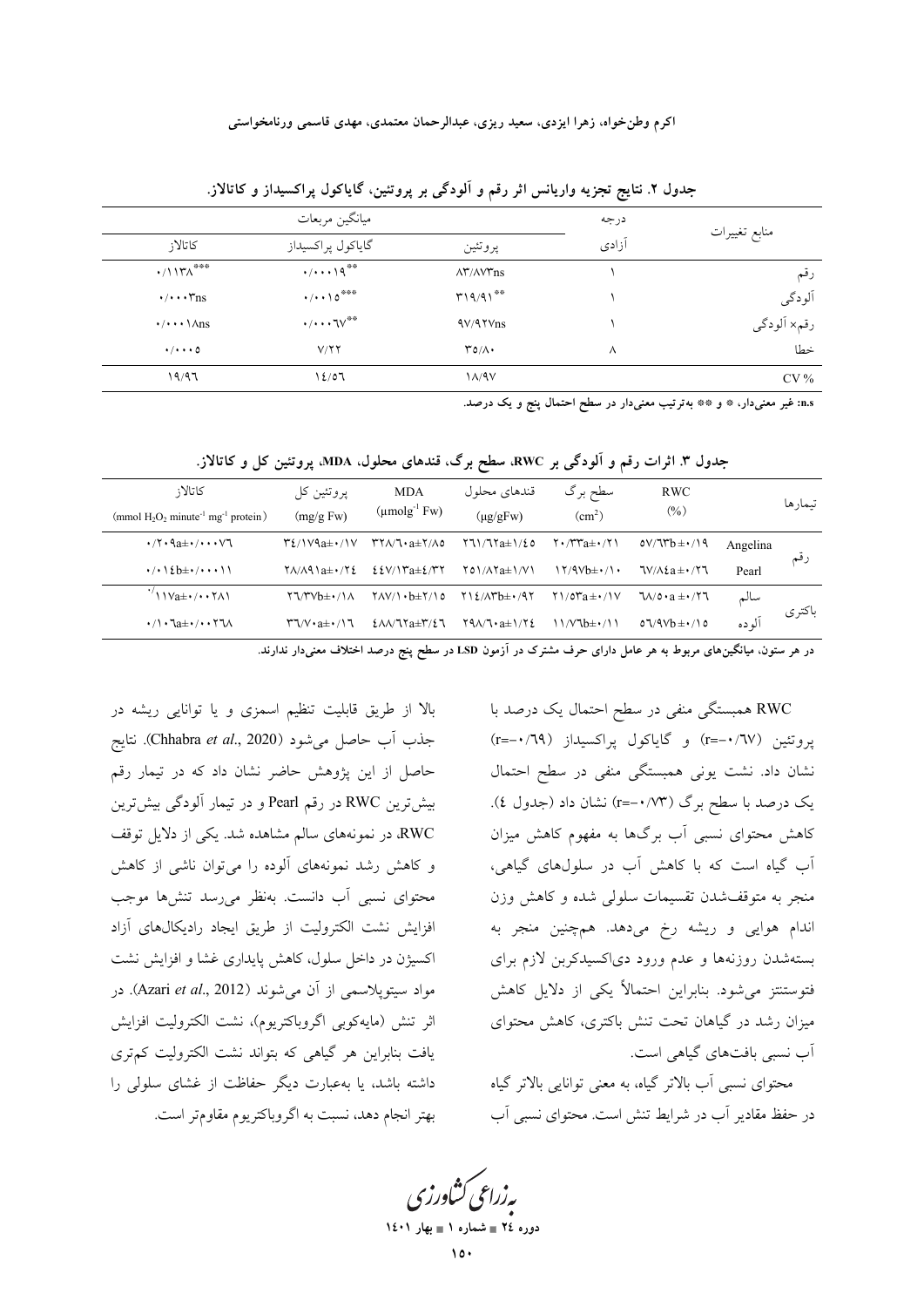نتايج جدول مقايسه ميانگين همچنين نشان داد كه ميزان قندهای محلول در تیمار نوع رقم بین دو رقم Angelina و Pearl تفاوت معنیداری نشان نداد، درحالیکه در تیمار مایهکوبی باکتری بیشترین میزان قندهای محلول در نمونههای آلوده (٢٩٨/٦٠) مشاهده شد (جدول ٣). ميزان قندهای محلول همبستگی مثبت در سطح احتمال یک درصد با پروتئین ( r=•/۷۱) و گایاکول پراکسیداز ( r=•/۸۰) نشان داد (جدول ٤). قندها پیش ساز سنتز متابولیتهای ثانویه متعددی، مانند، فیتوالکسینها، فنلها، لیگنین و کالوز هستند.

نتایج پژوهش حاضر نشان داد بیشترین میزان نشت الکترولیت در Angelina آلوده به باکتری دیده شد (جدول ٥). همچنین براساس نتایج مقایسه میانگین در تیمار نوع رقم، بیشترین سطح برگ در رقم Angelina (میانگین ۲۰/۳۳) و در تیمار مایهکوبی باکتری، بیشترین سطح برگ در نمونههای سالم (میانگین ۲۱/۵۳) مشاهده شد (جدول ٣). سطح برگ همبستگي منفي در سطح احتمال ینج درصد با MDA (٦٠- =r) و همبستگی مثبت در سطح احتمال پنج درصد با كاتالاز ( r=۰/٦٠) نشان داد.

|              | RWC                            | {:<br>{:                                        |                               | فندهاي                                    | پروتئین کار                        | MDA                            | GPX                   | <b>CAT</b>      | ېرولين<br>پر |
|--------------|--------------------------------|-------------------------------------------------|-------------------------------|-------------------------------------------|------------------------------------|--------------------------------|-----------------------|-----------------|--------------|
| <b>RWC</b>   |                                |                                                 |                               |                                           |                                    |                                |                       |                 |              |
| نشت یونی     | $\cdot/\Upsilon$ tns           |                                                 |                               |                                           |                                    |                                |                       |                 |              |
| سطح برگ      | $-\cdot/\cdot \Lambda$ $\ln$ s | $ \cdot$ / $\vee$ $\circ$ $\circ$ $\circ$       |                               |                                           |                                    |                                |                       |                 |              |
| قندهاي محلول | $-\cdot$ /۳ $\Lambda$ ۲ns      | $\cdot/\lambda\ln s$                            | $-\cdot$ / 0 $\cdot$ Vns      |                                           |                                    |                                |                       |                 |              |
| پروتئين کل   | $ \cdot$ / $\sqrt{V}$          | $-\prime \cdot 2$ $\epsilon$ ns                 | $-\cdot$ / $\sqrt{2}$ $\ln s$ | ·/V\A **                                  |                                    |                                |                       |                 |              |
| $\rm{MDA}$   | $-\cdot/\xi$ o $V$ ns          | $\cdot$ / $\mathsf{r}\vee\mathsf{r}\mathsf{ns}$ | $-1/7.1$                      | $\cdot$ /07 \ns                           | $\cdot$ /0 $\wedge$ 0 <sup>*</sup> |                                |                       |                 |              |
| <b>GPX</b>   | $-1795$                        | $-\cdot/\cdot\,$ ims                            | $-\cdot$ / $\tau\tau\tau$ ns  | $\cdot/\wedge\cdot$ \**                   | $\cdot$ //09**                     | $\cdot$ /02 $\tau$ ns          |                       |                 |              |
| CAT          | $-\cdot/0$ \ $\gamma$ ns       | $-\cdot/\ell\Lambda\text{Yns}$                  | $\cdot 7 \cdot \cdot$         | $-\cdot/\cdot\tau$ $\vee$ ns              | $\cdot/\tau\$ · ns                 | $-\cdot/2$ ov ns               | $\cdot$ /۲۲ $\ell$ ns |                 |              |
| پرولين       | $-\cdot/\ell \text{V}$ ns      | $-\cdot/\ell \text{ }\text{Yns}$                | $\cdot$ / $\cdot$ rns         | $\cdot$ / $\mathsf{rr} \cdot \mathsf{ns}$ | $\cdot$ / $\sqrt{\pi}$ ns          | $\cdot$ / $\cdot$ 9 $\land$ ns | $\cdot$ /720*         | $\cdot$ /۳۲ ons |              |

جدول٤. همبستگي صفات اندازهگيري شده.

n.s: غیر معنیدار، \* و \*\* بهترتیب معنیدار در سطح احتمال پنج و یک درصد.

جدول ٥. برهم کنش رقم و آلودگی بر نشت الکترولیت، پرولین و گایاکول پراکسیداز

| گاياكول پراكسيداز (mmol/min mg)                                                                                     | يرولين (mg/L)                                 | نشت الكتروليت (%) | تيمار ألودگي | تيمار رقم |
|---------------------------------------------------------------------------------------------------------------------|-----------------------------------------------|-------------------|--------------|-----------|
| $\cdot$ / $\cdot$ $\tau$ c $\pm$ $\cdot$ / $\cdot$ $\cdot$ 0                                                        |                                               | $79/01b\pm 177$   | سالم         |           |
| $\cdot$ / $\cdot$ ۳۷٥b $\pm$ $\cdot$ / $\cdot$ $\cdot$ ο                                                            | $11/2$ ab $\pm$ $\cdot$ / $\cdot$ / $\cdot$ / | $77/00a \pm 1/T$  | آلو ده       | Angelina  |
| $\cdot$ / $\cdot$ , $\cdot$ $\uparrow$ $\uparrow$ $\uparrow$ $\uparrow$ $\uparrow$ $\uparrow$ $\uparrow$ $\uparrow$ | $\sqrt{4}$                                    | $7.709a \pm 7.77$ | سالم         |           |
|                                                                                                                     | 0 ۱/۰۳a±۰/۱۵                                  | $07/02a\pm1/07$   | آلو ده       | Pearl     |

در هر ستون میانگینهای مربوط به هر عامل دارای حرف مشترک در اَزمون LSD در سطح پنج درصد اختلاف معنیدار ندارند.

بەزراعى كشاورزى دوره ٢٤ = شماره ١ = بهار ١٤٠١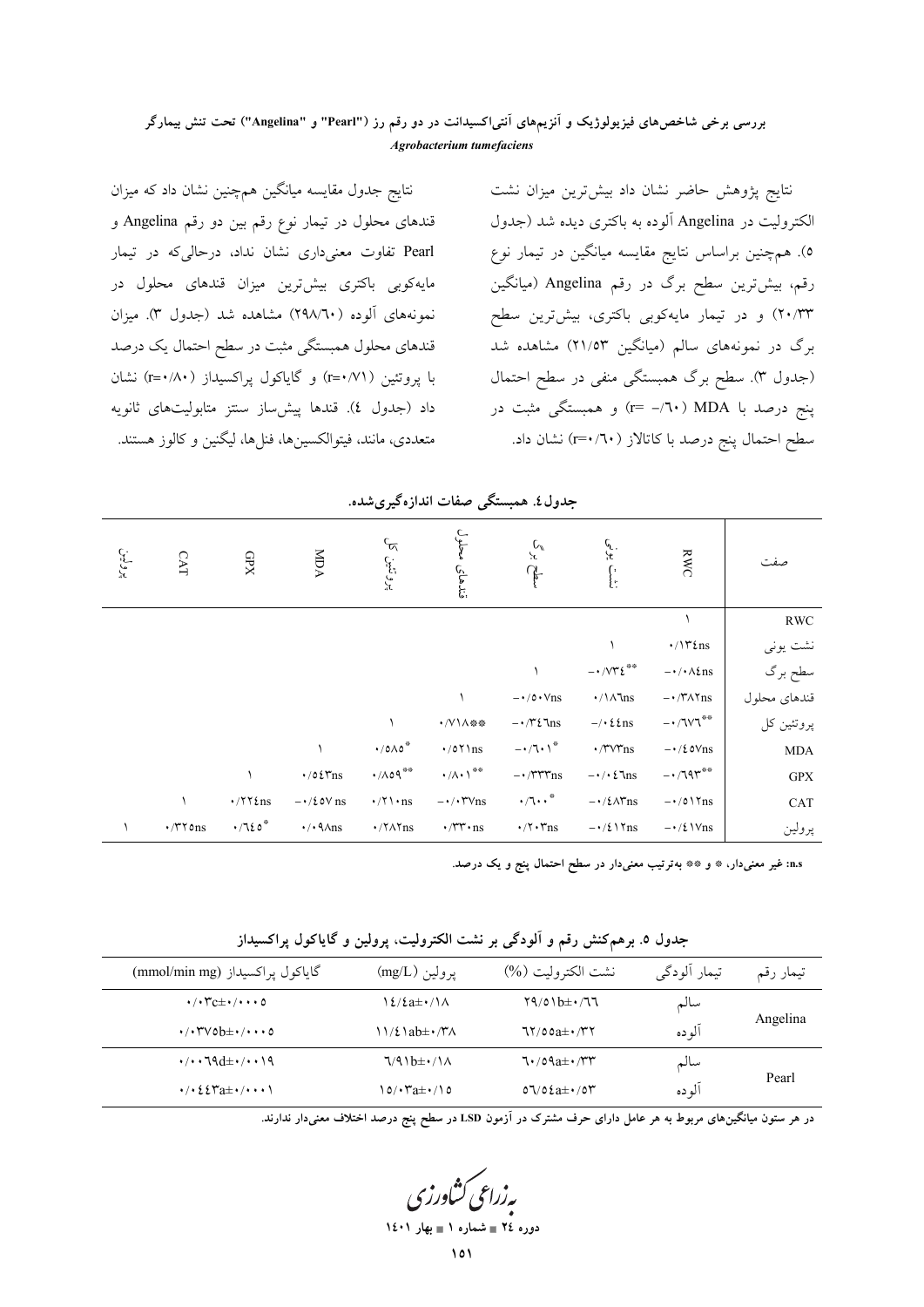مولکولهای قند نقش مهمی در ایجاد مقاومت در برابر حمله پاتوژن به گیاهان دارند. بیمارگرها ممکن است با آسیب فیزیکی به دستگاه فتوسنتز یا با ایجاد اختلال در مسیرهای متابولیکی، تغییرات محتوای قند در گیاهان، Murria et al., ) طرفيت فتوسنتز گياهان را مختل كند 2018). میزان قندهای محلول در گیاهان تحت حمله عوامل بیمارگر تغییر میکند و اصلاح میشود. سطح قندها با مصرف آنها برای انرژی، اهداف ساختاری و جذب توسط عوامل بیماریزا کاهش مییابد. کاهش میزان قند را می توان بهدلیل تبدیل محل آلودگی به یک سینک توضیح داد. در محل آلودگی قندها بهوسیله عامل بیمارگر گرفته میشوند و میزان قند زیادی برای شروع واکنشهای دفاعی مانند سنتز فنیل پروپانوئیدها یا فنلها یا سنتز پروتئینهای مرتبط با بیمارگر باشد. شدت تنفس در محل آلودگی افزایش می یابد .(Morkunas & Ratajczak, 2014)

مانیتول یک قند الکی است که بهوسیله کاهش گروه کتو یا آلدوز از قند شکل میگیرد. این ماده نقش مهمی در مقاومت به بیماری در میان تنشهای زنده و غیرزنده در شکل مانیتول دهیدروژئاز (MTD) یک آنزیم کاتابولیکی دارد. یک ایدئولوژی بیان می کند که مانیتول با جاروکردن گونههای مخرب واکنش اکسیژن (ROS) که در زمان تنش ۔<br>اَبِی تشکیل شدہاند موجب کاہش اثر تنش می شود (Chhabra et al., 2020). در پژوهش حاضر بیشتررین میزان قند در تیمار آلودگی در ارقام آلوده به باکتری مشاهده شد که با نمونههای سالم تفاوت معنیداری نشان داد. افزایش میزان قندهای محلول در تیمار مایهکوبی باکتری در پژوهش حاضر را میتوان به جهت حفظ اسمولاریته و حذف ROS ناشی از تنش نسبت داد.

براساس نتايج مقايسه ميانگين اثر تيمار نوع رقم بر ميزان MDA در ارقام Angelina و Pearl تفاوت معنیداری ایجاد نکرده است، درحالیکه در تیمار

مایه کوبی باکتری بیشترین میزان MDA در نمونههای آلوده (میانگین ٤٨٨/٦) مشاهده شد (جدول ٣). MDA همبستگی مثبت در سطح احتمال پنج درصد (r=٠/٥٨) با پروتئین و همبستگی منفی در سطح پنج درصد (۲۰/۰–r=) با سطح برگ نشان داد (جدول ٤). مالوندیآلدهید یک آلدهید واکنش پذیر است که باعث ایجاد تنش در سلولها میشود. میزان این ترکیبات بهعنوان نشانگری برای اندازهگیری سطح استرس اکسیداتیو در موجود زنده استفاده می شود. مالوندیآلدهید (MDA) که از شکست ثانویه لیپید هیدروپراکسیدهای اولیه ناشی میشود، بهعنوان یک نشانگر برای مشخص کردن مقدار آسیبهای اکسیداتیو به لیپیدها بهکار میرود، گزارش شده است که در مقابل بیماری Brassica oleracea L. در مقابل بیماری الترناريا بهطور قابلتوجهي افزايش يافته و اين حداكثر افزایش در ژنوتیپهای بسیار حساس بیش تر است (Atwal et al., 2004). در این پژوهش میزان MDA در تیمار آلودگی در نمونههای آلوده به باکتری به میزان زیادی افزایش یافته است که با نمونههای سالم تفاوت معنی داری را نشان داد.

براساس نتايج مقايسه ميانگين (جدول ٣) ميزان پروتئین در تیمار نوع رقم بین دو رقم Angelina و Pearl تفاوت معنیداری ایجاد نکرد، درحالیکه در تیمار باکتری بیش ترین میزان پروتئین (میانگین ۳٦/۷۰) در نمونههای آلوده مشاهده شد. پروتئین کل همبستگی مثبت با قند محلول (r=٠/٧١) و گایاکول پراکسیداز (r=٠/٨٥) در سطح احتمال یک درصد و با MDA در سطح احتمال پنج درصد (r=٠/٥٨) نشان داد (جدول ٤). تعدادي از پروتئینها و پپتیدها در گیاه بعد از تماس با عامل بیمارگر بیان میشوند که بیش تر این ترکیبات خاصیت ضدمیکروبی دارند. این پروتئینها با تأثیر روی غشای سلولی بیمارگرها حفاظت بر علیه باکتریها، قارچها و

بەزراعى كشاورز دوره ٢٤ = شماره ١ = بهار ١٤٠١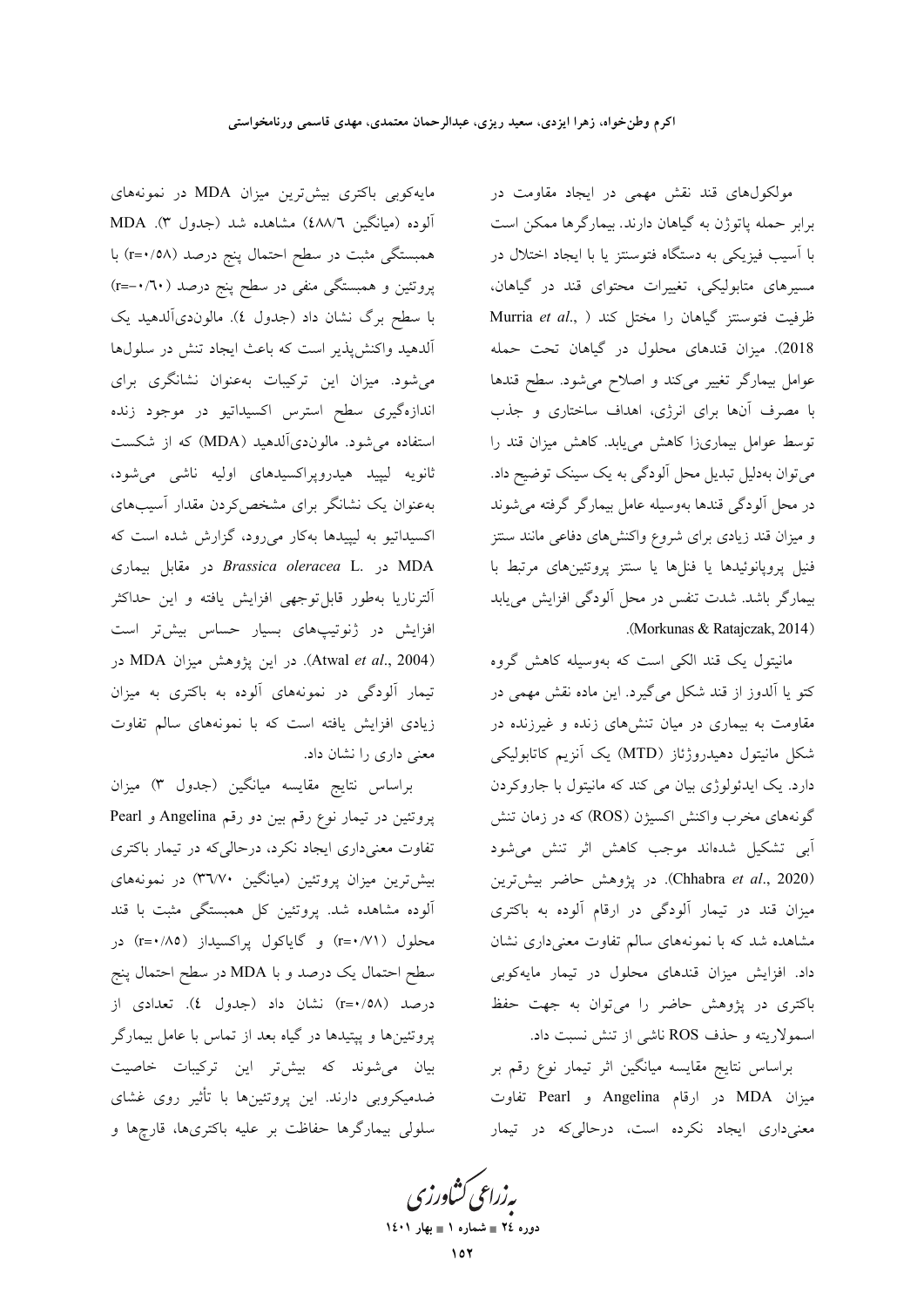ویروسها را فراهم میکنند. این پروتئینها هم بهصورت سیستمیک و هم بهصورت موضعی در اثر حمله عوامل بیماریزا در غلظتهای بالایی تولید می شوند و نقش مهمی در محافظت از گیاه بر عهده دارند. این پروتئینهای مرتبط با بیماریزایی پروتئینهای PR (پروتئین های رمزگذاری شده توسط گیاه که فقط در شرایط پاتولوژیک القا می شوند) نامیده می شوند (Okushima *et al.*, 2000).

در صورتی که گیاهان دارای مولکولهای پروتئینی خاصی باشند که بهعنوان سوبسترا مورد نیاز بیمارگراست، . حساس هستند (Goodman et al., 1967). به همین دلیل، اگر یک نوع نسبت کم تری از این پروتئینها را داشته باشد و در نتیجه موجب حفظ مقاومت آن در شرایط نامساعد میشود، مقاوم در نظر گرفته میشود. در نتیجه، ارقامی که به میزان زیاد از این پروتئین ها را دارند، در شرایط مطلوب نیز مقاومت خوبی ندارند. براساس گزارش ها، میزان پروتئین بهطور قابل توجهی در گیاهان .<br>مقاوم افزایش، اما در ارقام حساس بهطور قابلتوجهی كاهش يافت (Arun et al., 2010; Malhotra, 1993). يس از آلودگی، مقدار پروتئین کل در ارقام مقاوم و همچنین حساس افزایش یافت، اما این افزایش در ارقام مقاوم بیش تر بود.

پروتئینهای PR به پنج کلاس تقسیم می شوند: Group 2 .Group 1 (PR-I tobacco proteins of 16 KD) Group 4 .Group 3 (Chitinases). $(\beta-1, 3)$ -glucanases) Group 5 of low molecular mass (13 and 14.5 KD) 5B protein y which includes 5A (osmotins of 24 kD) .of unknown characteristics (approx. forty fivekD)

 $\beta$ -1, 3- در میان پروتئینهای PR، کیتینازها و glucanases مهم ترین آنزیمهای هیدرولیتیک هستند که پس از آلودگی توسط انواع مختلف عوامل بیماریزا در بسیاری از گونههای گیاهی تولید می شوند. غلظت این

پروتئینهای PR بهطور قابلتوجهی افزایش مییابد و نقش اصلی را در محافظت در برابر عوامل بیماریزای قارچی با آسیب رساندن به دیواره سلول ایفا میکند، زیرا کیتین و β-1, 3 گلوکان هر دو از اجزای حیاتی دیوارههای سلولی بسیاری از بیماریهای قارچی هستند. این پروتئينها از طريق اتصالات دىسولفيد تثبيت مى شوند و نسبت به پروتئولیز و افزایش دما مقاوم هستند، درحالیکه بسیاری از پروتئین های گیاهی دیگر با چنین شرایطی  $C_4$  دناتور میشوند. کیتینازها شکاف پیوند بین  $C_1$  و مونومرهای NAG متوالی کیتین را کاتالیز میکنند. 3-1-β، گلوکاناز متعلق به خانواده PR-2 پروتئینهای مرتبط با بیمارگر نقش مهمی در پاسخهای دفاعی گیاه به آلودگی پاتوژن دارند این آنزیم توانایی کاتالیز شکاف پیوندهای گلیکوزیدی در 3-1-β، گلوکان را دارد. همچنین عملکردهای دیگری مانند طویل شدن سلولی، رسیدن میوه، لقاح، جنینِسازی سوماتیک، جوانهزنی بذر و گردهافشانی و گلدهی دارند (Chhabra, 2020).

در پژوهش حاضر، در تیمار آلودگی، میزان پروتئین کل در نمونههای آلوده افزایش یافت که با نمونههای سالم تفاوت معنیداری داشت که این نتیجه احتمالاً بهدلیل افزایش سنتز پروتئینهای مرتبط با پاتوژن رخ داده است. جدول مقایسه میانگین همچنین بیانگر این است که میزان فعالیت کاتالاز در تیمار رقم، در سطح احتمال یک درصد معنیدار و در تیمار مایهکوبی باکتری اثر معنیداری نداشته است، در تیمار نوع رقم، بیشترین میزان کاتالاز (۰/۲۰۹) در رقم Angelina مشاهده شد (جدول ۳). گایاکول پراکسیداز همبستگی مثبت در سطح احتمال یک درصد با پروتئین (r=٠/٨٥) و با قند (r=٠/٨٠) نشان داد. كاتالاز همبستگی مثبت در سطح احتمال پنج درصد با سطح برگ (۲۰/ ۲۰=r) نشان داد (جدول ٤).

آنزیمها نقش مهمی در دفاع از گیاه میزبان در برابر

پەزراعى ڭئاورزى دوره ٢٤ = شماره ١ = بهار ١٤٠١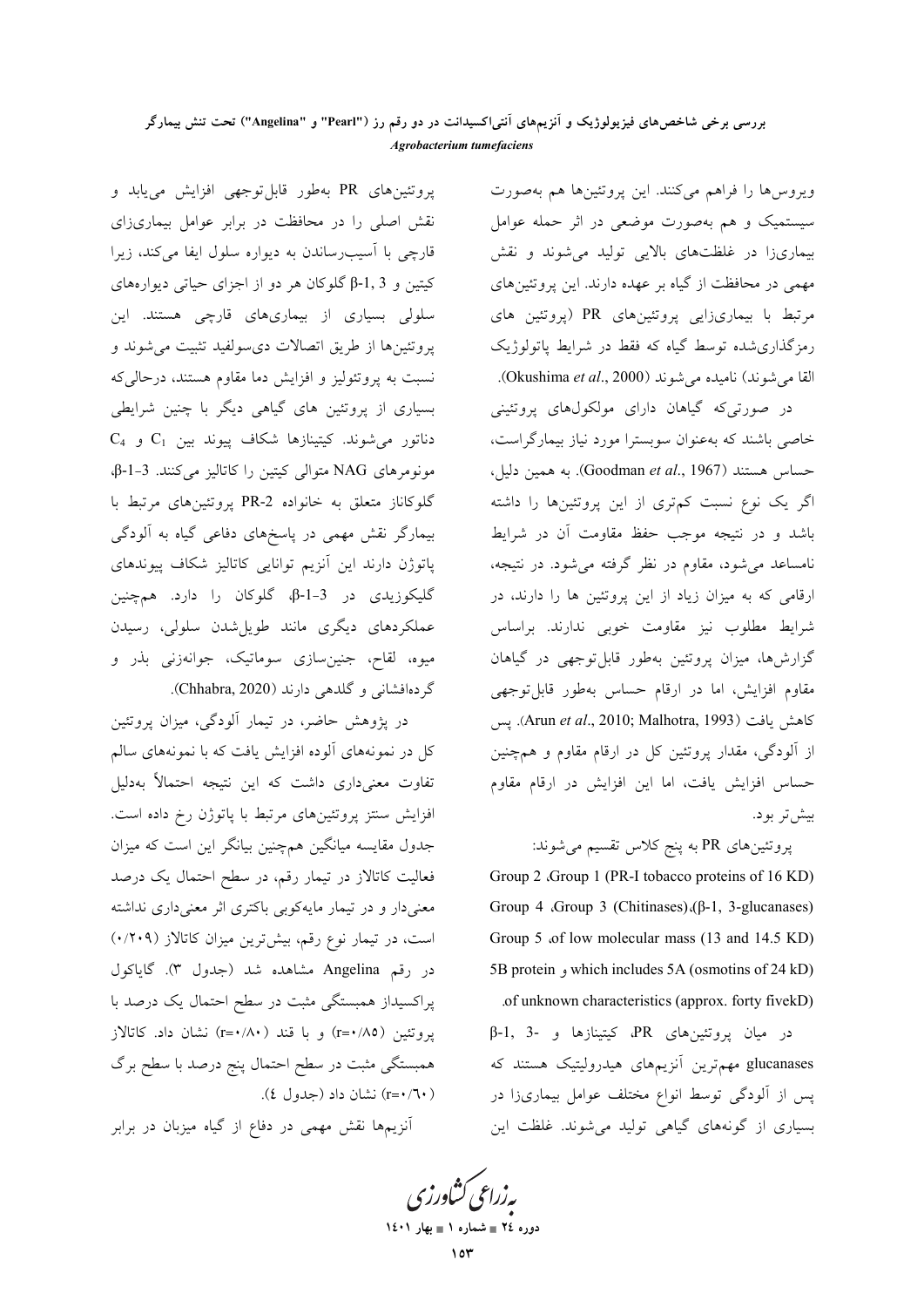اگروباکتریوم در کاتالاز تفاوت معنیداری ایجاد نکرد. بالاتربودن فعالیت آنزیم کاتالاز در Angelina نشاندهنده حساس تربودن این رقم نسبت به Pearl است. در مطالعه حاضر، مايەزنى اگروباكتريوم موجب كاهش فعاليت كاتالاز شد. کاهش فعالیت آنزیم کاتالاز سبب پایداری بیشتر می شود که نتیجه ان کاهش تکثیر، رشد و پیشرفت بیمارگر است (Chen et al., 2012). كاهش فعاليت آنزيم كاتالاز در مایه زنی باکتری توسط پژوهش گران دیگر ( ,Chen et al 2017) نيز گزارش شده است. (2012; Kumar et al., 2017

براساس نتايج مقايسه ميانگين اثرات متقابل (جدول٥)، بیش ترین میزان پرولین در Pearl آلوده (۱۵/۰۳) مشاهده شد و کم ترین میزان در Pearl عاری از باکتری مشاهده شد. پرولین همبستگی مثبت در سطح احتمال پنج درصد با گایاکولپراکسیداز (r=٠/٦٤) نشان داد (جدول ٤). پرولین یک اسمولیت قوی و آنتیاکسیدانی غیرآنزیمی است. این ماده نقش مهمی در نابودی انواع مختلف ROS  $(O_2)$  بەويژە هيدروكسيل (OH) و راديكال سوپراكسيد دارد و یک اثر مهاری در پراکسیداسیون چربی دارد. پرولین از پیش ماده و سوبسترا اسیدگلوتامیک و با ماده حد واسط پیرولین ٥-کربوکسیلات (P<sub>5</sub>C) سنتز می شود. این مسیر توسط دو آنزیم در گیاهان یعنی پیرولین-٥ كاربوكسيلات ردوكتاز (P<sub>5</sub>CR) و 61-پيرولين−0-کربوکسیلاتسنتتاز (P<sub>5</sub>CS) کاتالیز می شود وجود پرولین در سطوح بالاتر تحت شرايط تنش بهدليل كاهش تخريب یا افزایش سنتز میباشد. تجمع پرولین در پاسخ به شرایط تنش زا رخ می دهد (Chhabra et al., 2020).

افزایش قابل توجهی در میزان پرولین در برگهای آلوده ژنوتیپهای کتان را در مقایسه با ژنوتیپهای مقاوم یا حساس در واکنش به کپک پودری گزارش شده است (Naglaa & Heba, 2011). در اين يژوهش تيمار مایهکوبی اگروباکتریوم بهتنهایی بر میزان پرولین برگ تأثیر

یاتوژنها دارند. در حضور اکسیژن، پلیفنلاکسیداز، ترکیبات فنلی را که به شکل O-diphenol هستند به O-quinone اکسید میکند. وجود تنش منجر به تولید ROS می شود که پس از واکنش با DNA میزبان، لیپیدها و پروتئین منجر به آسيب اکسيداتيو مي شود و عملکرد طبيعي سلول را مختل میکند. آنزیمهای آنتیاکسیدانت در سمزدایی رادیکال های آزاد که موجب آسیب غشا میشوند، نقش دارند. پراکسیداز بهعنوان جاروبکننده (Scavenger) پراکسیدهیدروژن عمل میکند و این آنزیم نقش اساسی در مقاومت گیاه در برابر عوامل بیماریزا دارد ( Kumar et al., 2011). در مطالعهای نقش آنزیمهای آنتیاکسیدانت در دفاع در برابر بیماری لکه سیاه (black spot) در Rosa centifoliaرا بررسی کردند و افزایش میزان پراکسیداز، کاتالاز، پلیفنلاکسیداز و سوپراکسیددیسموتاز را در اثر مایهزنی عامل بیمارگر در ارقام حساس مشاهده کردند (Khatun et al., 2009).

یکی از آنزیمهای دفاعی گیاه، کاتالاز است که در همه موجودات زنده تحت تنش توليد مى شود. اين آنزيم بهطور مستقیم بر پراکسید هیدروژن اثر گذاشته و باعث كاهش اثرات سمى آن مىشود. تجمع اين ماده براى بافتها و سلولهای گیاهی آسیبرسان است و باید تجزیه شود، پراکسید هیدروژن برای سلولهای گیاهی بهویژه برای کلروپلاستها سمی است زیرا در غلظتهای کم موجب مهار فعالیت آنزیمهای چرخه کلوین بهویژه آنزیمهای دارای سولفیدریل مانند گلیسرآلدهید ۱ و ٦ بیس فسفات دهیدروژناز و فروکتوز۳ فسفات می شود. كاتالاز از پراكسيدهيدروژن بهعنوان سوبسترا استفاده میکند و با تجزیه این ماده اثرات مخرب آن را مهار میکند (Kumar et al., 2017). در پژوهش حاضر بیشترین میزان کاتالاز در رقم Angelina مشاهده شد که با رقم Pearl تفاوت معنى دارى نشان داد و تيمار مايهزنى

بەزراعى ڭشاورزى دوره ٢٤ = شماره ١ = بهار ١٤٠١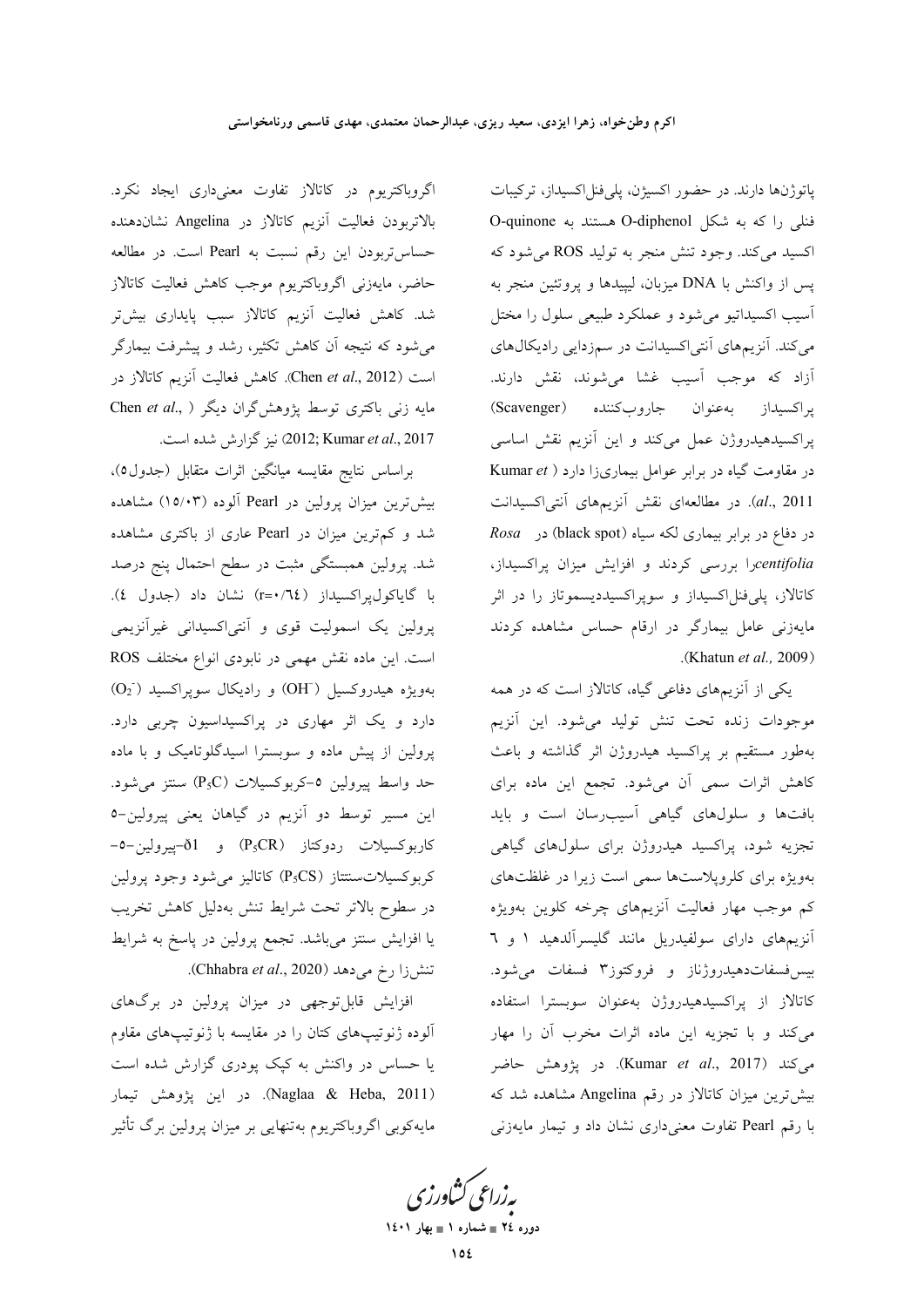معنى دارى نداشته است هرچند موجب افزايش ميزان پرولین در نمونههای آلوده شده است، اما این افزایش ناچیز بوده و معنیدار نشده است، که احتمالاً به این دلیل بوده است که Agrobacterium tumefaciens توانایی تولید آنزیم پرولین دهیدروژناز را دارد و در شرایط تنش یرولین را تجزیه و بهعنوان منبعی از کربن و نیتروژن در اختيار گياه قرار مي دهد (Pérez -Pérez et al., 2009).

همچنین نتایج مقایسه میانگین برهمکنش نوع رقم و مایه کوبی باکتری نشان داد که بیش ترین میزان گایاکول یر اکسیداز در Pearl آلوده (۰/۰٤٤) مشاهده شد (جدول٥) كه با Pearl سالم، Angelina سالم و Angelina آلوده تفاوت معنیداری نشان داد. پراکسیدازها نیز گروه بزرگی از آنزیمهای دفاعی هستند که در گیاهان در پاسخ به تنشهای زیستی و غیرزیستی تولید میشوند. پراکسیدازها معمولاً واكنش اكسيداسيون و احيا را بين يراكسيدهيدروژن بهعنوان گیرنده الکترون و انواع زیادی از سوبستراها مثل مواد فنلی، اسیدآسکوربیک، آمینهای آروماتیک و سیتوکروم c کاتالیز می کنند بهعنوان آنزیمهای سمزدای گونههای اکسیژن فعال عمل می کنند.

آنزیم پراکسیداز با شکستن هیدروژن پراکسید در سلول از تولید ROS جلوگیری میکند و با بالارفتن سطوح این آنزیم، گیاه کمتر مورد تهاجم ROS قرار میگیرد. این گروه از آنزیمها در سیتوسل، واکوئل، کلروپلاست و آپوپلاست وجود دارند (Kumar et al., 2017). نتايج حاصل از پژوهش حاضر نشان داد که مایهکوبی باکتری موجب افزایش میزان آنزیم گاپاکول پراکسیداز شده است بهطوریکه با نمونههای سالم تفاوت معنیداری شان داد. همچنین برهمکنش رقم و باکتری نشان داد که بیش ترین میزان آنزیم گایاکول پراکسیداز در Pearl آلوده مشاده شده است. افزایش فعالیت این آنزیم در Pearl آلوده نشاندهنده نقش بیش تر این آنزیم در یاکسازی ROS دارد و بیانگر مقاومت بیش تر Pearl آلوده

در مقابل آلودگی اگروباکتریوم دارد. افزایش فعالیت گایاکول پراکسیداز در تیمار مایهزنی باکتری توسط پژوهش گران دیگری نیز گزارش شده است (Kumar et al., 2011).

# ٤. نتىجە گېرى

عوامل بیماریزا موجب ایجاد تنش در گیاهان می شوند. در یژوهش حاضر، مایهزنی باکتری عامل گال در محل پیوند موجب ایجاد تنش در گل رز شد که سبب ایجاد اختلال در دستگاه متابولیکی گیاه میزبان و تشکیل گونههای فعال اکسیژن و سرانجام تنش اکسیداتیو در رزهای آلوده شد. این مولکولها باعث ايجاد تغيير در کربوهيدراتها، ليپيدها، قند و پروتئین شد و در گیاهان مایهزنی شده بهتدریج علایم کاهش قدرت گیاه (ضعف گیاه) و متعاقبا کمرشدی و کاهش عملکرد نمایان شد. در این پژوهش بالاترین میزان پرولین و گایاکول پراکسیداز در رقم Pearl آلوده به باکتری مشاهده شد، همچنین بیشترین میزان قندهای محلول، MDA و پروتئین کل در نمونههای آلوده به اگروباکتریوم مشاهده شد، بنابراین تیمار مایهکوبی آب در گیرایی طبیعی پیوند و رشد گیاه در هر دو رقم نتیجه خوبی داشت.

٥. تشکر و قدردانی از دانشگاه شهرکرد برای تأمین بخشی از هزینههای این پژوهش، تشکر و قدردانی میگردد.

٦. تعارض منافع هيچگونه تعارض منافع توسط نويسندگان وجود ندارد.

# ۷. منابع

Atson, E. (2019). Use of Amino Oligosaccharins and Alternaria Activated Protein in Management of Crown Gall and Enhancement of Growth in Roses. M.Sc. Thesis. Department of Plant Science and Crop Protection. College of Agriculture and Veterinary Sciences. University of Nairobi. 86p.

دوره ٢٤ = شماره ١ = بهار ١٤٠١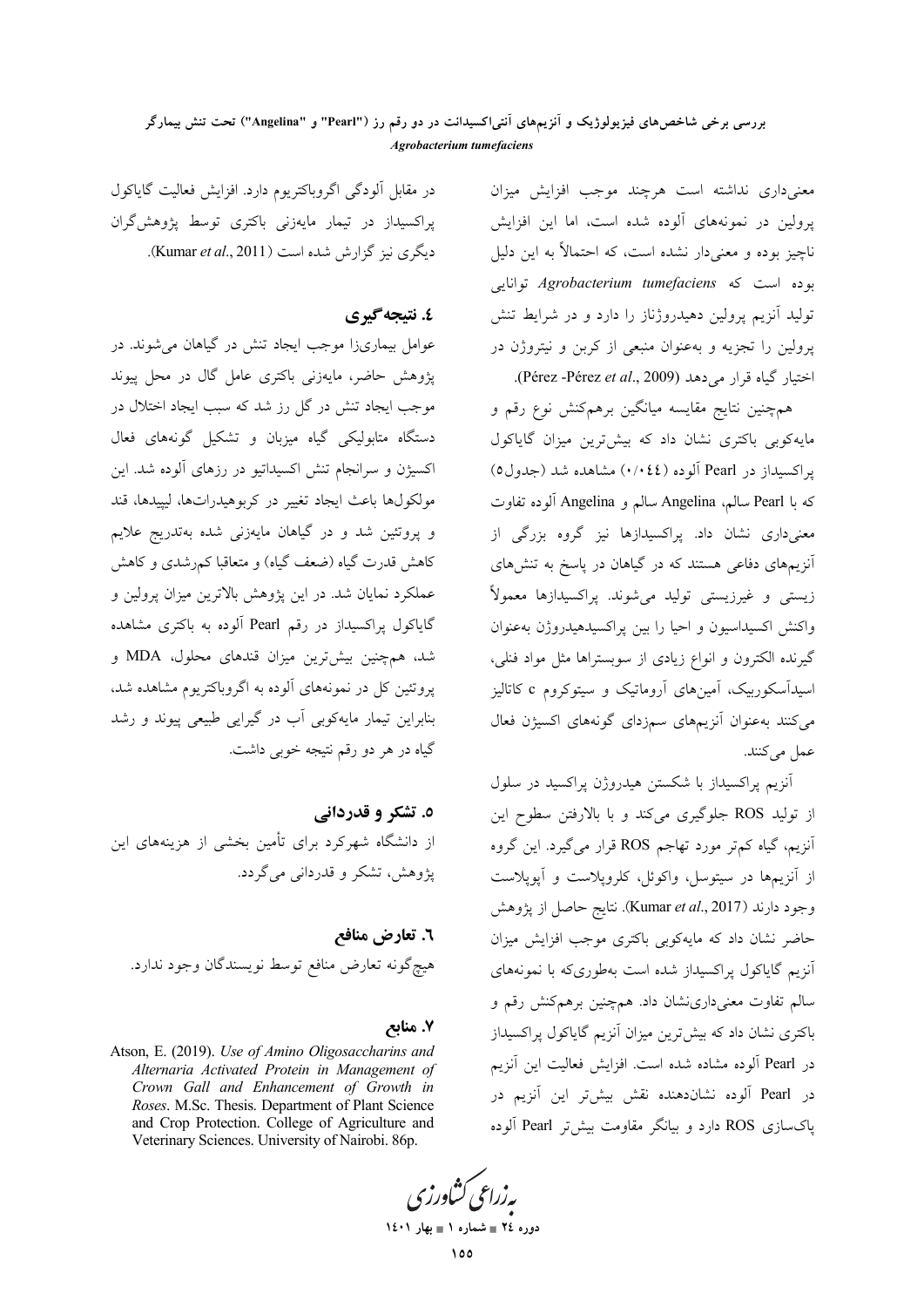اکرم وطن**خواه، زهرا ایزدی، سعید ریزی، عبدالرحمان معتمدی، مهدی قاسمی ورنامخواستی** 

- Agrios, G.N. (2005). *Plant Pathology*, Academic press, Elsevier academic press. New York. 922 p.
- Azadi, P., Beyrami Zadeh, E., & Otang Ntui, V. (2013). A simple protocol for somatic embryogenesis in *Rosa hybrida* L. cv. Apollo. *The Journal of Horticultural Science and Biotechnology*, *88*(4), 399-402.
- Azari, A., Modares Sanavi, S.A.M., Askari, H. F., Ghanati, A., Naji, M., & Alizade, B. (2012). Effect of salinity stress on morphological and physiological of canola and turnip (*Brassica napus* and *B. rapa*). (In Persian, with English Abstract) Iran. *Iranian Journal of Crop Sciences*, *14*(*2*), 121-135.
- Abei, H. (1984). Catalase in vitro. *Methods in Enzymology*, *105*, 121-126.
- Arun, K., Mali, P.C., & Manga, V.K. (2010). Changes in some phenolic compounds and enzyme activities of infected pearl millet caused by *Sclerospora graminicola*. *International Journal of Plant Physiology and Biochemistry*, *2*(*1*), 6-10.
- Atwal, A.K., Kaur, R., Munshi, S.K., & Mann, A.P.S. (2004). Biochemical changes in relation to Alternaria leaf blight in Indian mustard. *Plant Disease Research*, *19*, 57-59.
- Bastam, N., Baninasab, B., & Ghobadi, C. (2012). Improving salt tolerance by exogenous application of salicylic acid in seedling of pistachio. *Plant Growth Regulation*, *69*(3), 275-284.
- Bates, L.S., Waldren, R.P., & Teare, I.D. (1973). Rapid determination of free proline for water stress studies. *Plant and Soil*, *39*, 205-207.
- Bradford, M.M. (1976). A rapid and sensitive method for the quantitation of microgram quantities of protein utilizing the principle of protein- dye binding. *Analytical biochemical*, *72*(*1*), 248-254.
- Chandrasekaran, M., Lee, J.M., Moon, Ye.B., Jung, S.M., Kim, J., Kim, J.W., & Chul Chun, S. (2019). Isolation and characterization of a virulent and virulent strains of *Agrobacterium tumefaciens* from rose crown gall in selected regions of South Korea. *Journal Plants*, *8*(11), 452. https:// doi: 10.3390/plants8110452.
- Cubero, J., Lastra, B.C., Salcedo, L., Diquer, J., & Lopez, M.M. (2006). Systemic movement of *Agrobacterium tumefaciens* in several plant species. *Journal of Applied Microbiology*, *101*(2), 412-421. https:// doi.org/10.1111/j.1365-2672.2006.02938.x.
- Chhabra, R., Kaur, S., Vij, L., & Gaur, K. (2020). Exploring Physiological and Biochemical Factors Governing Plant Pathogen Interaction: A Review. *International Journal of Current Microbiology and Applied Sciences*, *9*(11), 1650-1666.

https://doi.org/10.20546/ijcmas.2020.911.197.

- Chen, P.S., Wang, L.Y., Chen, Y.J., Tzeng, K.C., Chang, S.C., Chung, K.R., & Lee, M.H. (2012). Understanding cellular defense in kumquat and calamondin to citrus canker caused by *Xanthomonas citri subsp. citri*. *Physiological and Molecular Plant Pathology*, *79*, 1-12. https://doi.org/10.1016/j.pmpp.2012.03.001.
- Danon, A., Miersch, O., Felix, G., Camp, R.G.L., & Apel, K. (2005). Concurrent activation of cell death regulating signaling pathways by singlet oxygen in *Arabidopsis thaliana*. *Plant Journal*, *41*(1), 68-80. https:// doi: 10.1111/j.1365- 313x.2004.02276.x.
- Goodman, R.N., Kialy, Z., & Saitlin, M. (1967). *The biochemistry and physiology of infections plant disease*. David Van Nostrand Inc. p. 354.
- Heath, R.L., & Packer, L. (1969). Photoperoxidation in isolated chloroplast. Ι. Kinetics and stoichiometry of fatty acid peroxidation. *Archives of Biochemistry and Biophysics*, *125*(1), 189-198.
- Irigoyen, J.J., Emerich, D.W., & Sanchez-Diaz, M. (1992). Water stress induce changes in concentration of proline and total soluble sugar in modulated alfalfa (*Medicgo sativa*) plants. *Physiologia Plantarum*, *84*(1), 55-60.
- Khizar, M., Haroon, U., Kamal, A., Inam, W., Chaudhary, H.J., Farooq, M., & Munis, H. (2021). Evaluation of virulence potential of *Aspergillus tubingensis* and subsequent biochemical and enzymatic defense response of cotton. *Microscopy Research and Technique, 84*(11), 2694-2701. https://doi.org/10.1002/jemt.23832.
- Khatun, S., Bandhopadhyay, P.K., & Chatterjee, N.C. (2009). Phenols with their oxidizing enzymes in defense against black spot of rose (*Rosa centifolia*). *Asian Journal of Experimental Sciences*, *23*(1), 249-252.
- Kumar, D., Al Hassan, M., Naranjo, M. A., Agrawal, V., Boscaiu, M., & Vicente, O. (2017). Effects of salinity and drought on growth, ionic relations, compatible solutes and activation of antioxidant systems in oleander (*Nerium oleander* L.). *Public Library of Science*, *12*(9), e0185017. https:// doi.org/10.1371/journal.pone.0185017.
- Kumar, N., Ebel, R.C., & Roberts, P.D. (2011). H2O2 degradation is suppressed in kumquat leaves infected with *Xanthomonas axonopodis pv. citri*. *Scientia Horticulturae*, *130*(1), 241- 247. doi.org/10.1016/j.scienta.2011.07.005.
- Murria, S., Kaur, N., Arora, A., & Arora, N.K. (2018). Biochemical characterization of superior seedless variety of grape (*Vitis vinifera* L.) for resistance to anthracnose. *Indian Phytopathology*, *71*(3), 399-405.

به زراعی کشاورزی **1401  1 - 24 -**